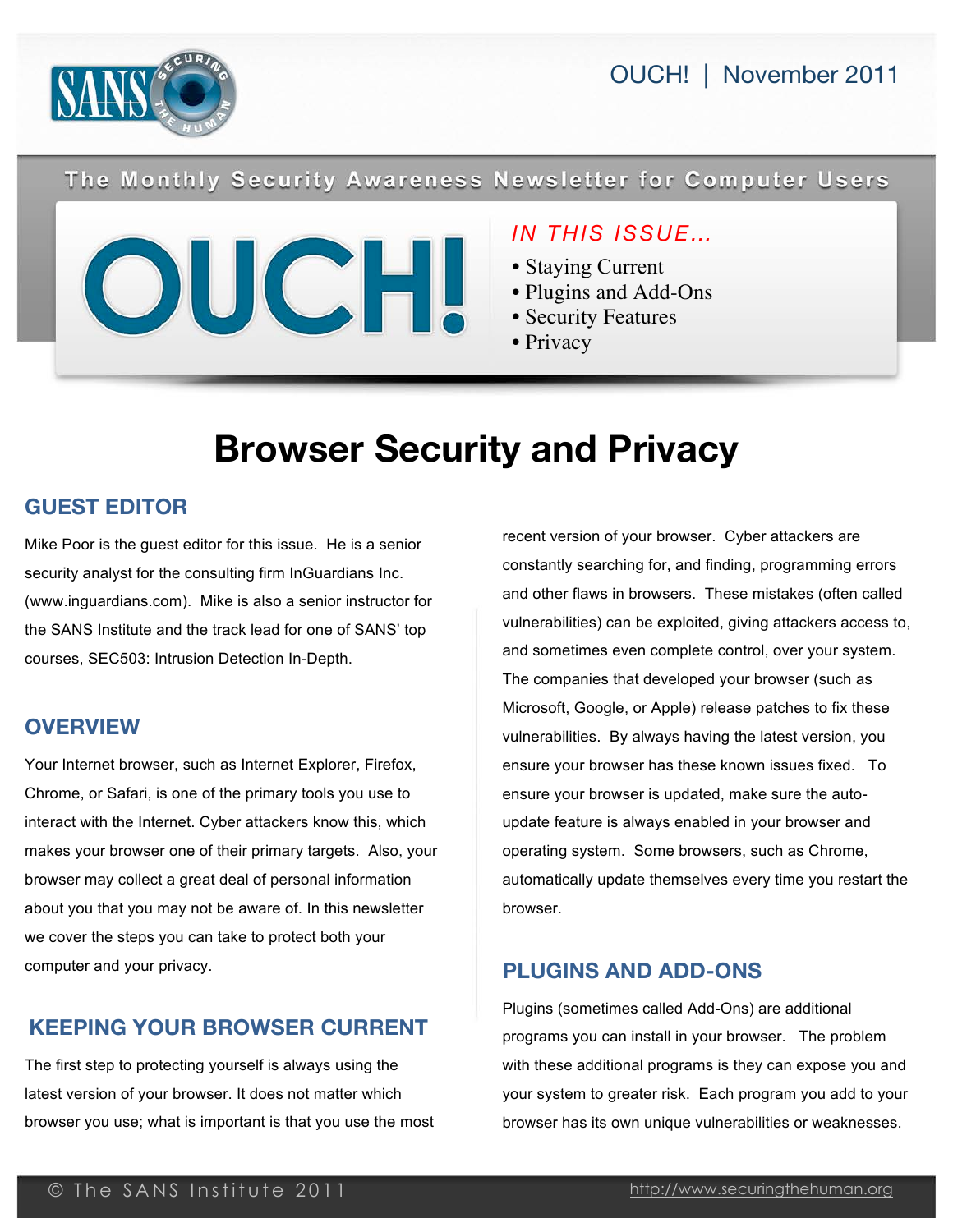

# **Browser Security and Privacy**

Install only the plugins you absolutely need and be sure you download them from well known, trusted sites. At times a website may ask you to install a plugin. Be careful -- these can be attempts to fool you to install infected software. When possible, always download and install a plugin from the original vendor's site. For example, always download or update your Flash player from the Adobe site www.adobe.com. Once you have installed a plugin you have to ensure that you keep it up to date, just like your browser. This can be challenging as many plugins have no automatic updating capability; you have to manually check and update them yourself. If that is the case, we recommend you check the status of your browser plugins at least once a month. In the resources section are several trusted websites that will help you do this.

#### **SECURITY FEATURES**

Each browser has its own unique security features. Be sure to take a moment and review your browser's security preferences or options. A key feature that almost all browsers support is warning you when you visit potentially malicious websites. Your browser maintains an updated list of thousands of known websites that are malicious or attempt to harm people. If you attempt to visit any of these known malicious websites, your browser will stop you and present a warning banner. When you get a warning banner do not proceed to the site. Keep in mind, though, you still always have to be careful about the websites you visit. Your browser cannot keep up with cyber criminals; it will not know all sites that are malicious.

*One of the simplest ways to protect yourself online is always be sure you are using the latest version of your browser.*

#### **PRIVACY**

You may not realize it, but your browser may store a great deal of information about your online activities, including cookies, cached pages, and history. Cookies are small data files that websites send to your browser and can make using the web easier, such as storing your preferences. But cookies also allow companies to track your movements across the web. Cached pages are stored copies of websites you have recently visited. They are used to improve your system's performance but also might be accessed by unauthorized users. Finally, many browsers save the history of all the websites you have visited to take you more quickly to the websites you visit the most.